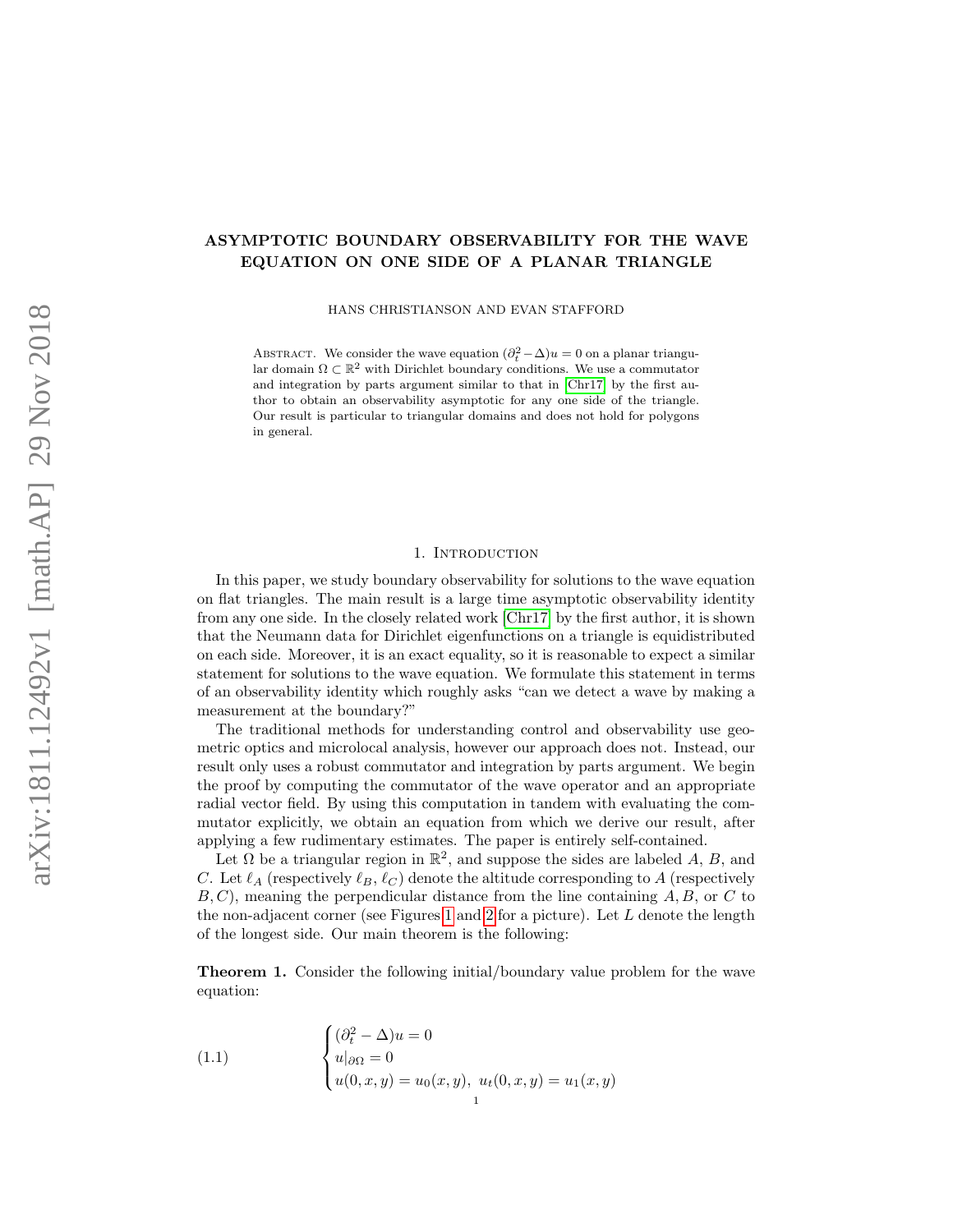where  $u_0, u_1 \in H_0^1(\Omega) \cap H^s(\Omega)$  for all  $s \geq 0$ . Then for all  $T > 0$ , the Neumann data on side A satisfies

<span id="page-1-0"></span>(1.2) 
$$
\int_0^T \int_A |\partial_\nu u|^2 \, dS \, dt = \frac{T}{\ell_A} E(0) \left( 1 + \mathcal{O}\left(\frac{L}{T}\right) \right)
$$

where  $\partial_{\nu}$  is the normal derivative on  $\partial\Omega$ , dS is the arclength measure, and  $E(0)$  is the (conserved) initial energy, defined by

<span id="page-1-1"></span>(1.3) 
$$
E(t) = \int_{\Omega} |\partial_t u|^2 + |\nabla u|^2 dV.
$$

The analogous asymptotic on sides B and C also holds.

Remark 1. This is not a low-regularity result; the assumptions on the regularity of  $u_0$  and  $u_1$  are simply to allow us to integrate by parts as necessary.

Remark 2. Note that if  $\partial_{\nu}u = 0$  on any one of the sides, we have that  $E(0) = 0$ , which implies  $u = 0$ . In particular, given two solutions u and v to [\(1.1\)](#page-0-0) with identical Neumann data on at least one side, we have in fact that  $u - v = 0$ everywhere. Thus, Theorem [1](#page-0-1) can be seen to imply a uniqueness condition from Neumann data on just one side of the triangle.

Remark 3. It is important that the domain  $\Omega$  is a triangle, as this theorem fails in general if  $\Omega$  is merely assumed to be polygonal. This is demonstrated in Section [4,](#page-15-0) where we show that the result fails for square domains.

A similar result is believed to hold in higher dimensions and we will return to this question later.

Remark 4. The appearance of the factor  $1/\ell_A$  in [\(1.2\)](#page-1-0) can be seen as a consequence of finite propagation speed, since it takes time  $\sim \ell_A$  for a wave to travel from the opposite corner to side A.

Remark 5 (History). For control and observability for solutions to the wave equation, a landmark result is one of Rauch-Taylor [\[RT74\]](#page-16-1), who introduced the use of rays from geometric optics into the study of interior control problems. For boundary contol and observability as studied in this paper, an intuitive condition for the region of control to satisfy in order to establish observability is that every ray hits the region in some finite time. This condition was shown to be necessary by a result of Ralston [\[Ral69\]](#page-16-2), and [\[RT74\]](#page-16-1) showed that for manifolds without boundary and interior control, this condition is (roughly) sufficient as well. Following this is an important result of Bardos-Lebeau-Rauch [\[BLR92\]](#page-16-3), which showed sufficiency for the case of observation and control problems on bounded domains for which the region of control lies on the boundary.

There are also results for cases where this geometric control condition is not fully satisfied. Lebeau [\[Leb96\]](#page-16-4) considered a particular example of a damped wave problem on a manifold where the damping region does not meet every geometric ray, but has enough control that the energy still decays exponentially with some derivative loss. The papers [\[Chr07\]](#page-16-5) along with [\[Chr10\]](#page-16-6) by the first author built on this example and obtained a sub-exponential estimate that holds for a wider class of operators and manifolds. The paper [\[BC15\]](#page-16-7) demonstrated that this estimate is in general sharp, but can be improved with the addition of a stronger damping term.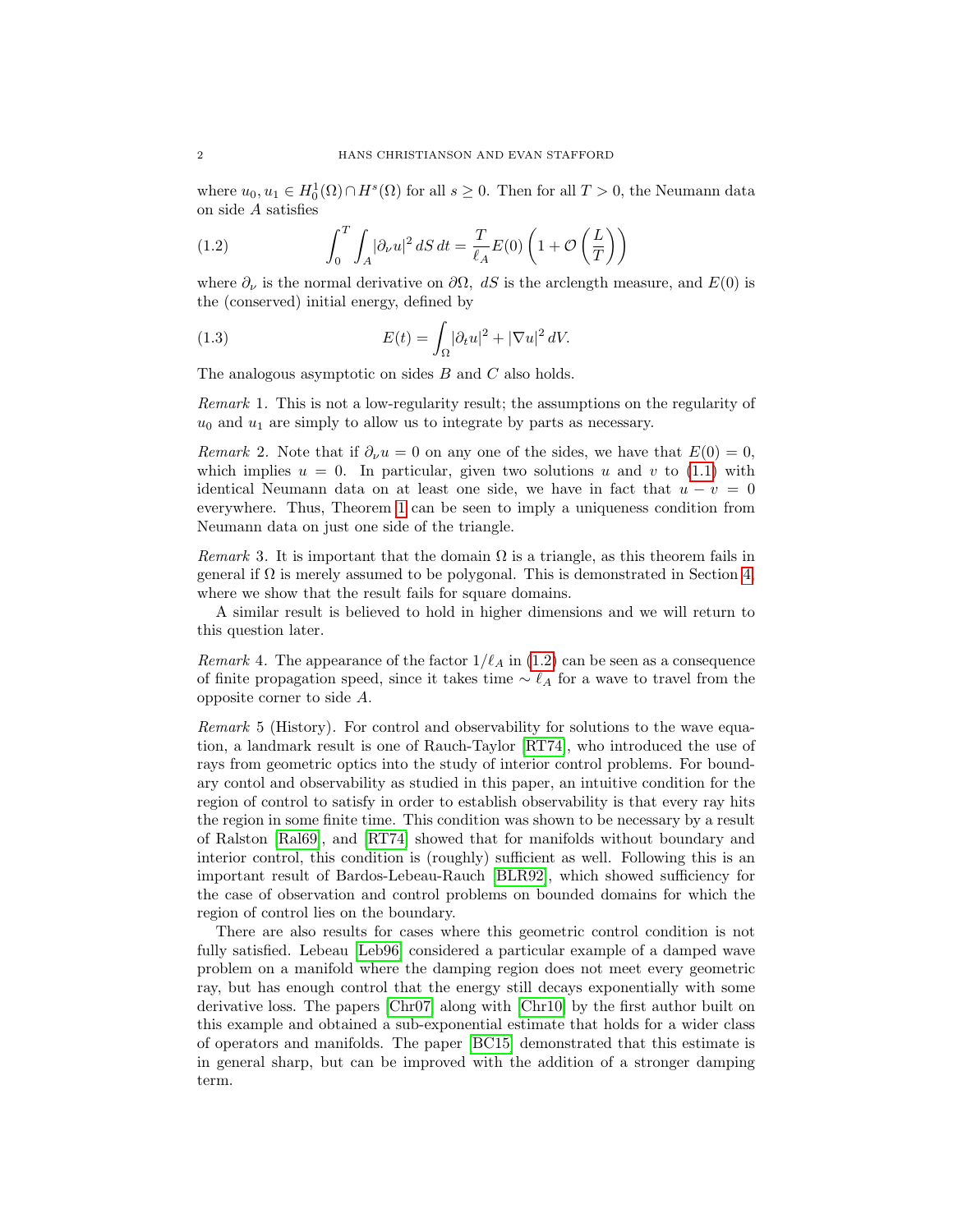# <span id="page-2-0"></span>2. Simplified Cases

2.1. Case of a Single Dirichlet Eigenfunction. We first consider a case where we can make an explicit calculation. Let  $\varphi(x, y)$  be a Dirichlet eigenfunction on a triangle  $\Omega$  satisfying

(2.1) 
$$
\begin{cases} (-\Delta - \lambda^2)\varphi = 0\\ \varphi|_{\partial\Omega} = 0, \end{cases}
$$

normalized so that  $\|\varphi\|_{L^2(\Omega)} = 1$ . Note that by the main result of [\[Chr17\]](#page-16-0), we have that

(2.2) 
$$
\int_A |\partial_\nu \varphi|^2 dS = \frac{\lambda^2 a}{\text{Area}(\Omega)} = \frac{\lambda^2 a}{a \ell_A/2} = \frac{2\lambda^2}{\ell_A}
$$

where  $a$  is the length of side  $A$ . Now define

(2.3) 
$$
u(t, x, y) = \sin(t\lambda)\varphi(x, y),
$$

so u satisfies

(2.4) 
$$
\begin{cases} (\partial_t^2 - \Delta)u = 0 \\ u|_{\partial\Omega} = 0 \\ u(0, x, y) = 0, \ \partial_t u(0, x, y) = \lambda \varphi(x, y). \end{cases}
$$

Note that for solutions to the wave equation  $(1.1)$ , the energy  $(1.3)$  is conserved:

$$
\frac{d}{dt}E(t) = \int_{\Omega} \partial_t \overline{u} \partial_t^2 u + \partial_t u \partial_t^2 \overline{u} + (\partial_t \nabla \overline{u}) \cdot (\nabla u) + (\partial_t \nabla u) \cdot (\nabla \overline{u}) dV
$$
\n
$$
= \int_{\Omega} \partial_t \overline{u} \partial_t^2 u + \partial_t u \partial_t^2 \overline{u} - \partial_t \overline{u} \Delta u - \partial_t u \Delta \overline{u} dV
$$
\n(2.5)\n
$$
+ \int_{\partial \Omega} \partial_t \overline{u} \partial_\nu u + \partial_t u \partial_\nu \overline{u} dS
$$
\n
$$
= \int_{\Omega} \partial_t \overline{u} (\partial_t^2 u - \Delta u) + \partial_t u (\partial_t^2 \overline{u} - \Delta \overline{u}) dV
$$
\n
$$
= 0
$$

by integration by parts and using the conditions in [\(1.1\)](#page-0-0). In this case, since  $\|\varphi\|_{L^2(\Omega)} = 1$ , the energy is

(2.6)  
\n
$$
E(0) = \int_{\Omega} |\partial_t u(0, x, y)|^2 + |\nabla u(0, x, y)|^2 dV
$$
\n
$$
= \int_{\Omega} \lambda^2 |\varphi|^2 dV
$$
\n
$$
= \lambda^2.
$$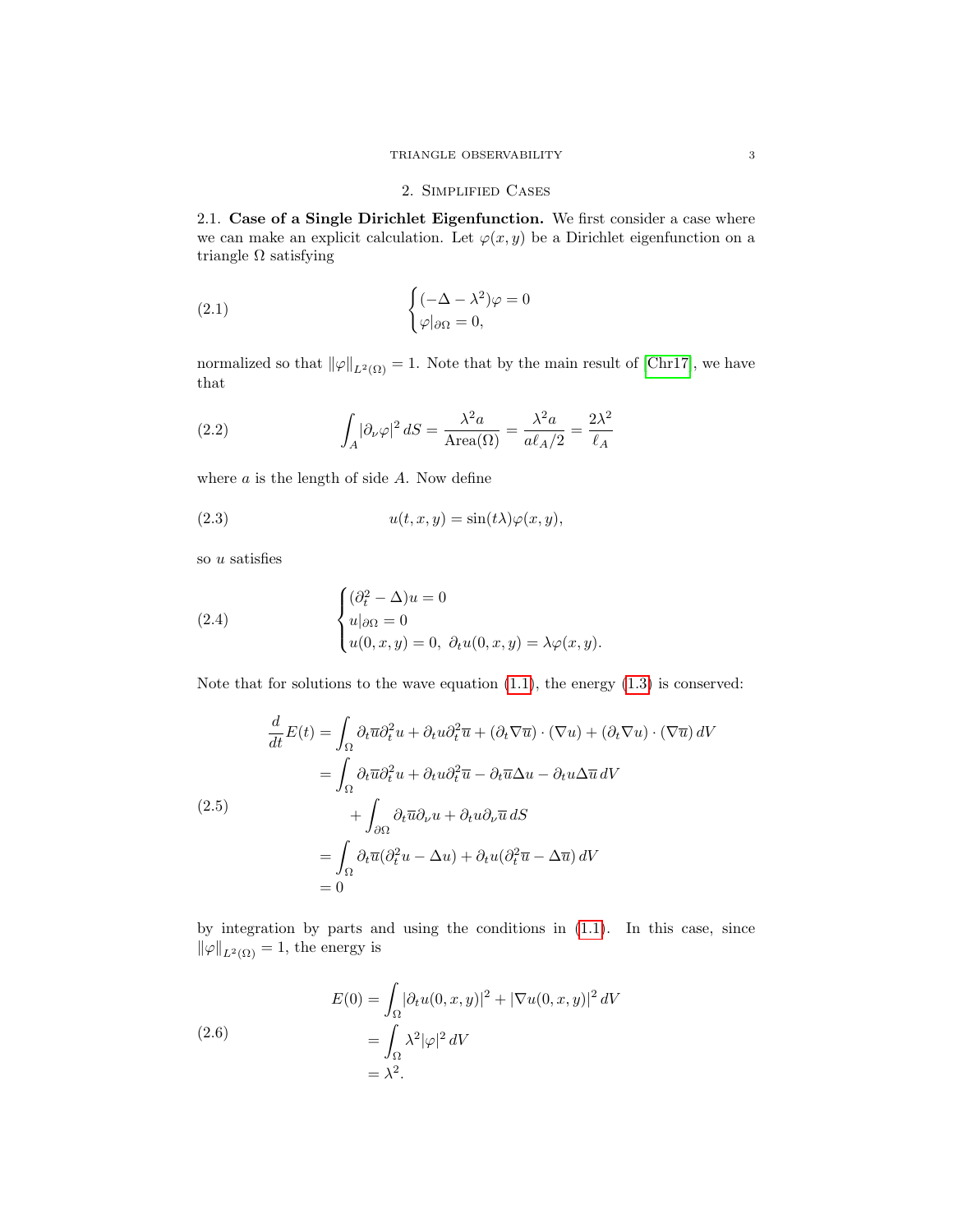We can then compute explicitly

(2.7)  
\n
$$
\int_0^T \int_A |\partial_\nu u|^2 \, dS \, dt = \int_0^T \int_A \sin^2(t\lambda) |\partial_\nu \varphi|^2 \, dS \, dt
$$
\n
$$
= \int_0^T \frac{1}{2} (1 - \cos(2t\lambda)) \int_A |\partial_\nu \varphi|^2 \, dS \, dt
$$
\n
$$
= \frac{\lambda^2}{\ell_A} \left( T - \frac{1}{2\lambda} \sin(2T\lambda) \right)
$$
\n
$$
= \frac{T}{\ell_A} E(0) \left( 1 - \frac{1}{2T\lambda} \sin(2T\lambda) \right)
$$

and we see that the result is realized in this case.

As Dirichlet eigenfunctions  $\{\varphi_k\}_{k=1}^{\infty}$  form an orthonormal basis of  $L^2(\Omega)$ , we may ask whether our main result could be established by a similar calculation after noting that a solution  $u$  to  $(1.1)$  may be expressed as an expansion of the form

(2.8) 
$$
u(t,x,y) = \sum_{k=1}^{\infty} \left( a_k e^{it\lambda_k} + b_k e^{-it\lambda_k} \right) \varphi_k(x,y).
$$

Unfortunately, at this time this is not possible. In the computation of  $\int_A |\partial_\nu u|^2 dS$ we would in general obtain cross terms, and we do not have that the  $\partial_{\nu}\varphi_k|_{\partial\Omega}$ are orthogonal in  $L^2(\partial\Omega)$ . Thus, another approach is needed, which we will first demonstrate for the simpler one-dimensional case in §[2.2](#page-3-0) and later adapt to the two-dimensional case for the main proof in Section [3.](#page-6-0)

<span id="page-3-0"></span>2.2. One-Dimensional Problem. Here we present the one-dimensional analog of the problem stated in Theorem [1](#page-0-1) in order to establish our general approach.

**Theorem 2.** Let  $\Omega \subset \mathbb{R}$  be the interval  $[0, \ell]$ , and consider the following initial/boundary value problem for the wave equation:

<span id="page-3-1"></span>(2.9) 
$$
\begin{cases} (\partial_t^2 - \partial_x^2)u = 0\\ u(t,0) = u(t,\ell) = 0\\ u(0,x) = u_0(x), u_t(0,x) = u_1(x) \end{cases}
$$

where  $u_0, u_1 \in H_0^1(\Omega) \cap H^s(\Omega)$  for all  $s \geq 0$ . Then for all  $T > 0$ , the Neumann data at the endpoint  $x = \ell$  satisfies

(2.10) 
$$
\int_0^T |\partial_x u|^2|_{x=\ell} dt = \frac{T}{\ell} E(0) \left( 1 + \mathcal{O} \left( \frac{\ell}{T} \right) \right)
$$

where  $E(0)$  is the (conserved) initial energy, defined by

(2.11) 
$$
E(t) = \int_0^{\ell} |\partial_t u|^2 + |\partial_x u|^2 dx.
$$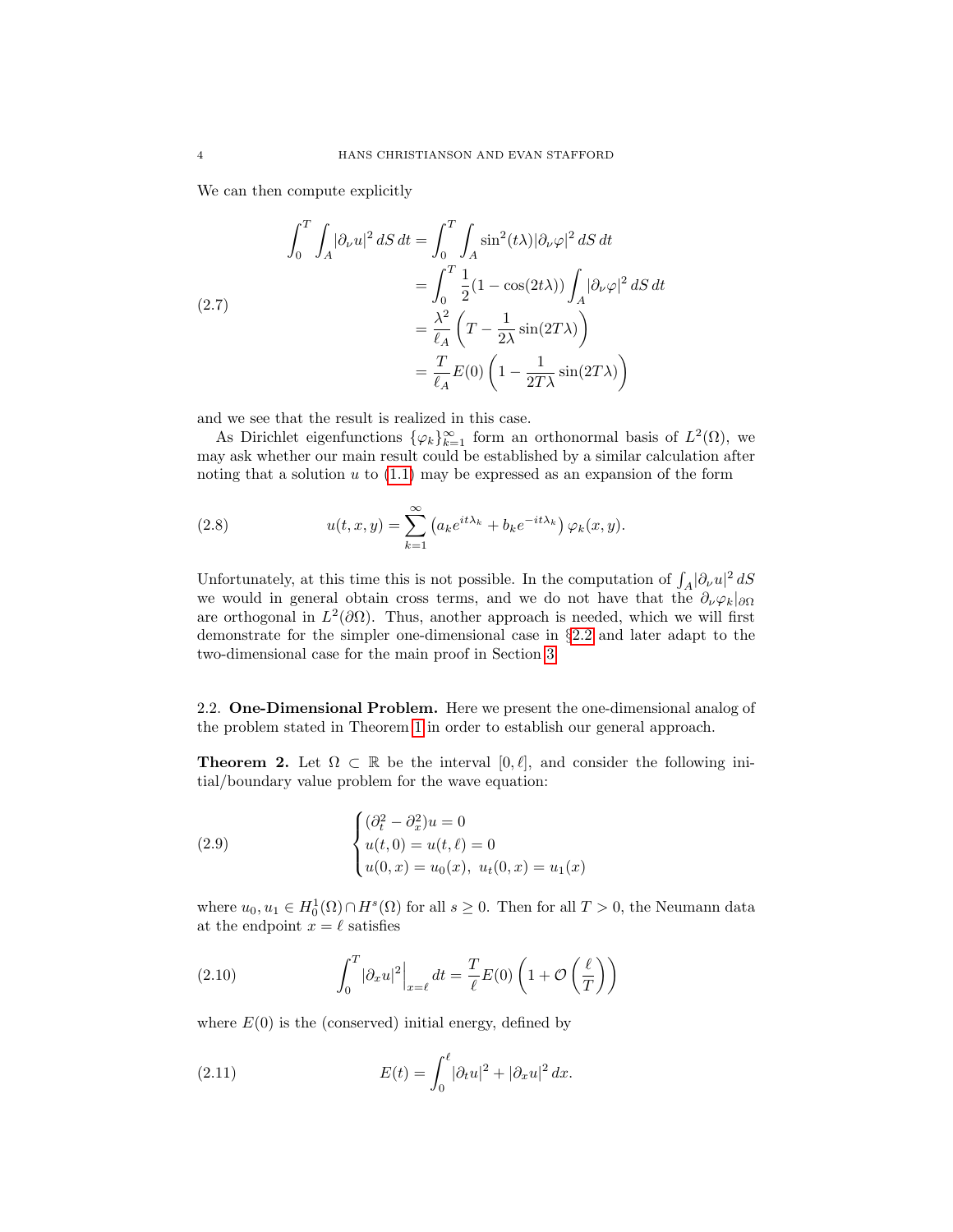To see that the energy is conserved, we compute

(2.12)  
\n
$$
\frac{d}{dt}E(t) = \frac{d}{dt} \int_0^{\ell} |\partial_t u|^2 + |\partial_x u|^2 dx
$$
\n
$$
= \int_0^{\ell} \partial_t^2 u \partial_t \overline{u} + \partial_t u \partial_t^2 \overline{u} + \partial_x \partial_t u \partial_x \overline{u} + \partial_x u \partial_x \partial_t \overline{u} dx
$$
\n
$$
= \int_0^{\ell} \partial_t^2 u \partial_t \overline{u} + \partial_t u \partial_t^2 \overline{u} - \partial_t u \partial_x^2 \overline{u} - \partial_x^2 u \partial_t \overline{u} dx + [\partial_t u \partial_x \overline{u} + \partial_x u \partial_t \overline{u}] \Big|_0^{\ell}
$$
\n
$$
= \int_0^{\ell} (\partial_t^2 u - \partial_x^2 u) \partial_t \overline{u} + (\partial_t^2 \overline{u} - \partial_x^2 \overline{u}) \partial_t u dx
$$
\n
$$
= 0
$$

by integration by parts and using the conditions in [\(2.9\)](#page-3-1). Consider the vector field

$$
(2.13)\t\t\t X = x\partial_x
$$

on Ω. We have the commutator

$$
[\partial_t^2 - \partial_x^2, X] = (\partial_t^2 - \partial_x^2)x\partial_x - x\partial_x(\partial_t^2 - \partial_x^2)
$$
  

$$
= -\partial_x^2 x\partial_x + x\partial_x^3
$$
  

$$
= -\partial_x(\partial_x + x\partial_x^2) + x\partial_x^3
$$
  

$$
= -\partial_x^2 - \partial_x^2 - x\partial_x^3 + x\partial_x^3
$$
  

$$
= -2\partial_x^2.
$$

Using this, along with integration by parts and the fact that  $u$  satisfies the wave equation, we obtain

<span id="page-4-0"></span>(2.15)  
\n
$$
\int_{0}^{T} \int_{0}^{\ell} [\partial_{t}^{2} - \partial_{x}^{2}, X] u \overline{u} \, dx \, dt = \int_{0}^{T} \int_{0}^{\ell} -2 \partial_{x}^{2} u \overline{u} \, dx \, dt
$$
\n
$$
= \int_{0}^{T} \int_{0}^{\ell} (-\partial_{t}^{2} - \partial_{x}^{2}) u \overline{u} \, dx \, dt
$$
\n
$$
= \int_{0}^{T} \int_{0}^{\ell} |\partial_{t} u|^{2} + |\partial_{x} u|^{2} \, dx \, dt
$$
\n
$$
- \int_{0}^{\ell} \partial_{t} u \overline{u} \, dx \Big|_{0}^{T} - \int_{0}^{T} \partial_{x} u \overline{u} \Big|_{0}^{\ell} \, dt.
$$

We recognize the energy in the first term, and we note that the third term vanishes by the boundary conditions in [\(2.9\)](#page-3-1), so

<span id="page-4-1"></span>(2.16) 
$$
\int_0^T \int_0^{\ell} [\partial_t^2 - \partial_x^2, X] u \overline{u} \, dx \, dt = \int_0^T E(0) \, dt - \int_0^{\ell} \partial_t u \overline{u} \, dx \Big|_0^T = TE(0) - \int_0^{\ell} \partial_t u \overline{u} \, dx \Big|_0^T.
$$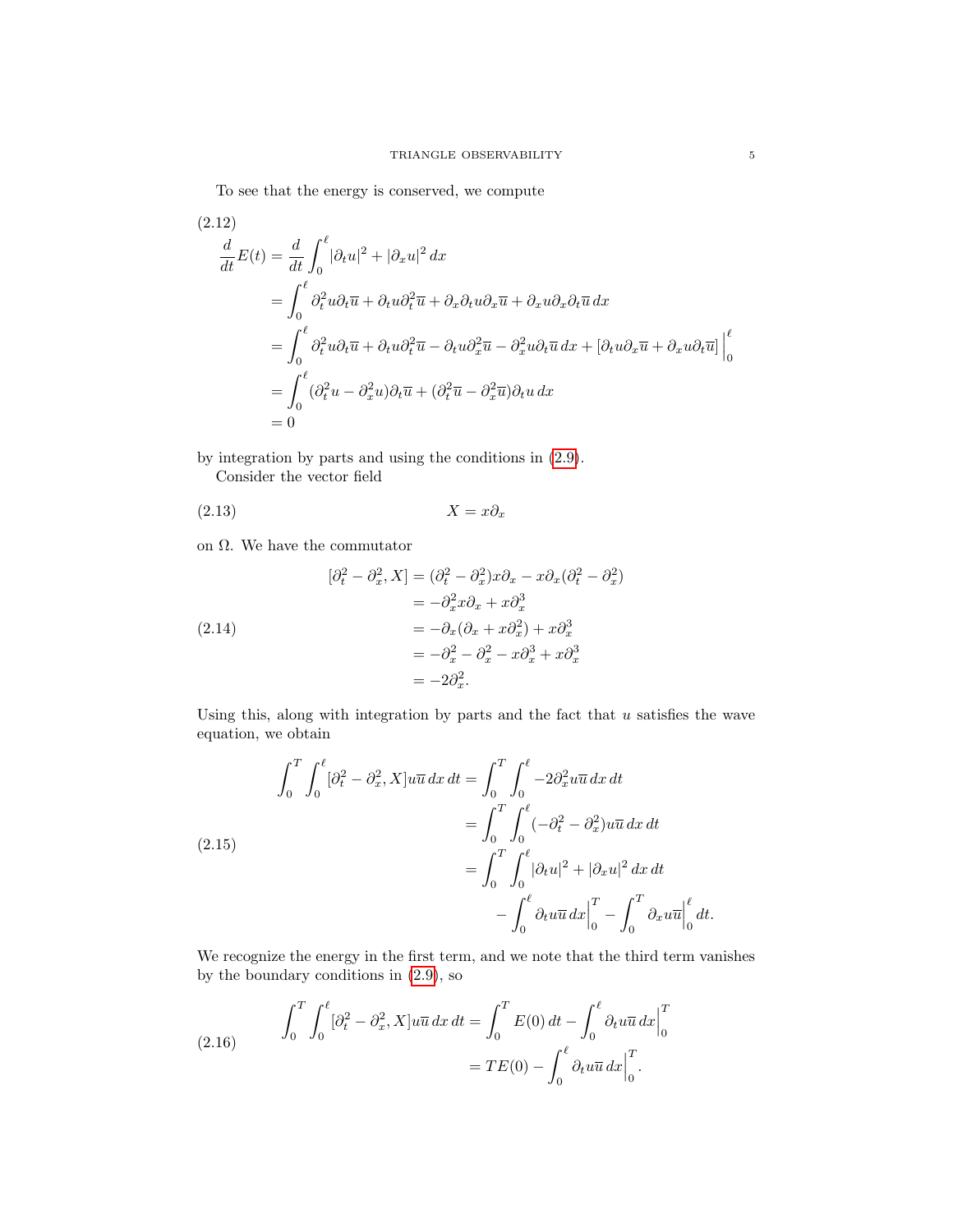From the starting point of [\(2.15\)](#page-4-0), we now evaluate the commutator explicitly, which yields

$$
(2.17)
$$
\n
$$
\int_{0}^{T} \int_{0}^{\ell} [\partial_{t}^{2} - \partial_{x}^{2}, X] u \overline{u} \, dx \, dt = \int_{0}^{T} \int_{0}^{\ell} (\partial_{t}^{2} - \partial_{x}^{2}) x \partial_{x} u \overline{u} - x \partial_{x} (\partial_{t}^{2} - \partial_{x}^{2}) u \overline{u} \, dx \, dt
$$
\n
$$
= \int_{0}^{T} \int_{0}^{\ell} \partial_{t}^{2} x \partial_{x} u \overline{u} - \partial_{x}^{2} x \partial_{x} u \overline{u} \, dx \, dt
$$
\n
$$
= \int_{0}^{T} \int_{0}^{\ell} -(\partial_{t} (x \partial_{x} u)) (\partial_{t} u) + (\partial_{x} (x \partial_{x} u)) (\partial_{x} \overline{u}) \, dx \, dt
$$
\n
$$
+ \int_{0}^{\ell} (\partial_{t} (x \partial_{x} u)) \overline{u} \, dx \Big|_{0}^{T} - \int_{0}^{T} (\partial_{x} (x \partial_{x} u)) \overline{u} \Big|_{0}^{\ell} \, dt
$$

again by integration by parts and the fact that  $u$  satisfies the wave equation. Note that the third term vanishes by the boundary conditions. We may integrate by parts in the first term again and use the fact that  $\overline{u}$  also satisfies the wave equation to obtain

$$
\int_{0}^{T} \int_{0}^{\ell} [\partial_{t}^{2} - \partial_{x}^{2}, X] u \overline{u} \, dx \, dt = \int_{0}^{T} \int_{0}^{\ell} (x \partial_{x} u)(\partial_{t}^{2} \overline{u}) - (x \partial_{x} u)(\partial_{x}^{2} \overline{u}) \, dx \, dt
$$

$$
+ \int_{0}^{\ell} (\partial_{t} (x \partial_{x} u)) \overline{u} - (x \partial_{x} u)(\partial_{t} \overline{u}) \, dx \Big|_{0}^{T}
$$

$$
+ \int_{0}^{T} (x \partial_{x} u)(\partial_{x} \overline{u}) \Big|_{0}^{\ell} \, dt
$$

$$
= \int_{0}^{\ell} (\partial_{t} (x \partial_{x} u)) \overline{u} - (x \partial_{x} u)(\partial_{t} \overline{u}) \, dx \Big|_{0}^{T}
$$

$$
+ \int_{0}^{T} \ell |\partial_{x} u|^{2} \Big|_{x=\ell} \, dt.
$$

Using the fact that  $x\partial_x u = \partial_x(xu) - u$ , we can then integrate by parts yet again to arrive at

<span id="page-5-0"></span>
$$
(2.19)
$$
\n
$$
\int_{0}^{T} \int_{0}^{\ell} [\partial_{t}^{2} - \partial_{x}^{2}, X] u \overline{u} \, dx \, dt = \int_{0}^{\ell} (\partial_{t} (\partial_{x} (x u)) \overline{u} - \partial_{t} u \overline{u} - (x \partial_{x} u) (\partial_{t} \overline{u}) \, dx \Big|_{0}^{T}
$$
\n
$$
+ \int_{0}^{T} \ell |\partial_{x} u|^{2} \Big|_{x=\ell} dt
$$
\n
$$
= \int_{0}^{\ell} -(\partial_{t} u)(x \partial_{x} \overline{u}) - \partial_{t} u \overline{u} - (x \partial_{x} u) (\partial_{t} \overline{u}) \, dx \Big|_{0}^{T}
$$
\n
$$
+ \int_{0}^{T} \ell |\partial_{x} u|^{2} \Big|_{x=\ell} dt + \partial_{t} (x u) \overline{u} \Big|_{x=0}^{\ell} \Big|_{t=0}^{T}
$$
\n
$$
= \int_{0}^{\ell} -(\partial_{t} u)(x \partial_{x} \overline{u}) - \partial_{t} u \overline{u} - (x \partial_{x} u) (\partial_{t} \overline{u}) \, dx \Big|_{0}^{T}
$$
\n
$$
+ \int_{0}^{T} \ell |\partial_{x} u|^{2} \Big|_{x=\ell} dt.
$$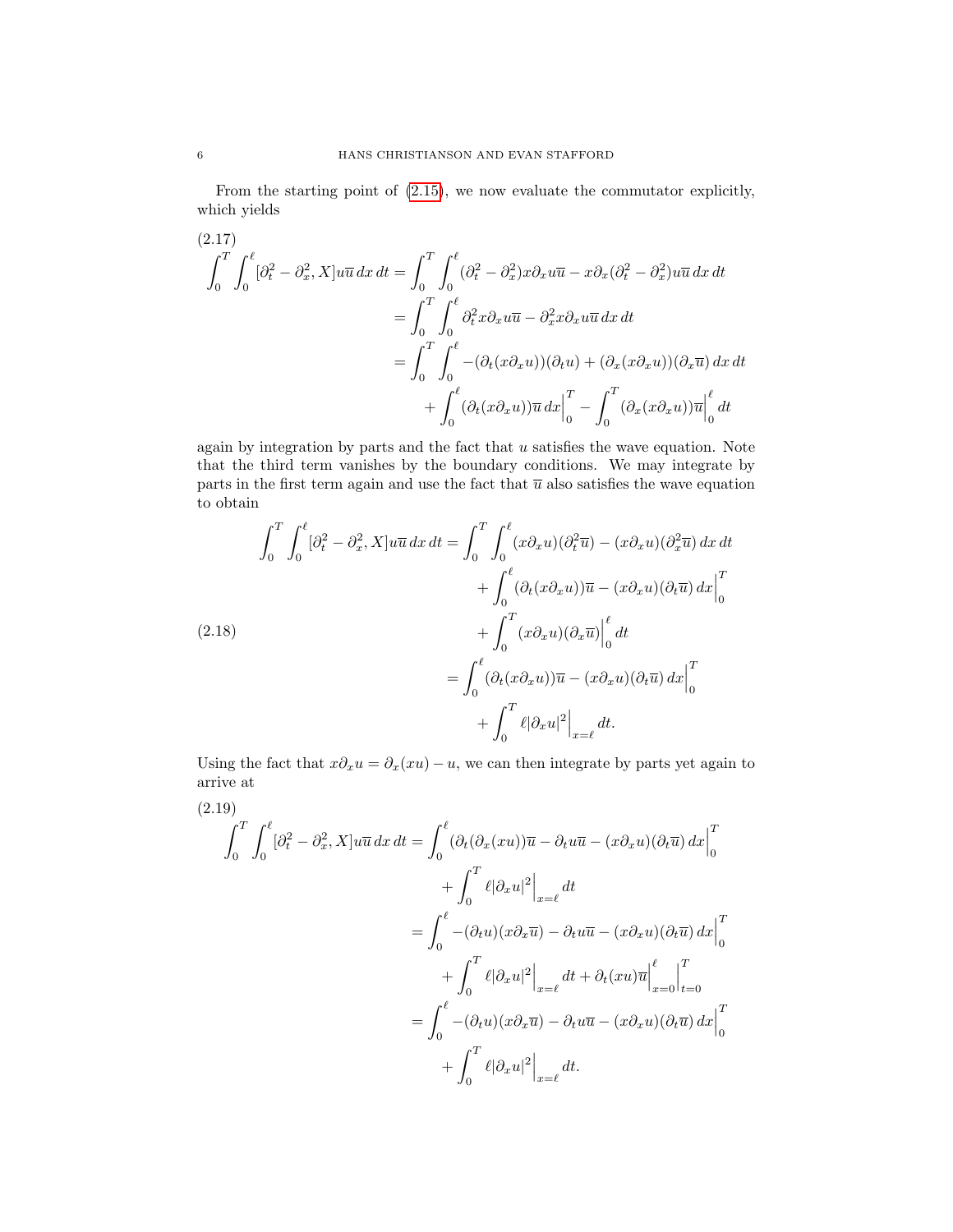Combining this with [\(2.16\)](#page-4-1) and reorganizing terms then yields

<span id="page-6-1"></span>(2.20) 
$$
\int_0^T \ell |\partial_x u|^2 \Big|_{x=\ell} dt = TE(0) + \int_0^{\ell} (\partial_t u)(x \partial_x \overline{u}) + (x \partial_x u)(\partial_t \overline{u}) dx \Big|_0^T.
$$

Note that in this case, the  $\int_0^{\ell} \partial_t u \overline{u} \, dx$  $\boldsymbol{\mathcal{I}}$  $\frac{1}{0}$  terms from  $(2.16)$  and  $(2.19)$  cancel. This does not occur in the two-dimensional case, where these extra terms will instead require us to make additional estimates to control them.

We now obtain bounds for the integral on the right hand side of  $(2.20)$ . By Cauchy's inequality with parameter  $\alpha > 0$  we have

(2.21) 
$$
\int_0^\ell |(\partial_t u)(x \partial_x \overline{u})| dx \le \int_0^\ell \frac{\alpha}{2} |\partial_t u|^2 + \frac{1}{2\alpha} |x \partial_x u|^2 dx
$$

$$
\le \int_0^\ell \frac{\alpha}{2} |\partial_t u|^2 + \frac{\ell^2}{2\alpha} |\partial_x u|^2 dx.
$$

Taking  $\alpha = \ell$ , this becomes

(2.22) 
$$
\int_0^\ell |(\partial_t u)(x \partial_x \overline{u})| dx \leq \frac{\ell}{2} E(0).
$$

Equation [\(2.20\)](#page-6-1) then implies simultaneously

(2.23) 
$$
\int_0^T \ell |\partial_x u|^2 \Big|_{x=\ell} dt \leq TE(0) + 4 \frac{\ell}{2} E(0)
$$

and

(2.24) 
$$
\int_0^T \ell |\partial_x u|^2 \Big|_{x=\ell} dt \geq TE(0) - 4\frac{\ell}{2}E(0),
$$

which yield the asymptotic

(2.25) 
$$
\int_0^T |\partial_x u|^2|_{x=\ell} dt = \frac{T}{\ell} E(0) \left( 1 + \mathcal{O}\left(\frac{\ell}{T}\right) \right).
$$

This is the one-dimensional analog of the main result. We now move on to the proof of the two dimensional case.

## 3. Proof of the Main Theorem

<span id="page-6-0"></span>3.1. Proof for Acute Triangles. The proof of the main theorem is split into two cases, one for acute triangles and one for obtuse (or right) triangles. The steps in both cases are the same in spirit, and in fact the proof from the acute case works for all but one side in the obtuse case. Without loss in generality, we prove the main theorem for side A only, and use  $\ell = \ell_A$  to ease notation.

We use a setup similar to that in [\[Chr17\]](#page-16-0). Suppose  $\Omega$  is an acute triangle, as in Figure [1.](#page-7-0) Let  $\Omega$  be oriented such that the vertex opposing A is located at the origin, and  $A$  is perpendicular to the x-axis. Note that this causes the altitude of length  $\ell$  to coincide with the x-axis. Label the remaining sides B and C in a clockwise fashion. Let  $a_1$  be the length of the part of A below the x-axis, and similarly let  $a_2$ be the length of the part above. Consider the problem [\(1.1\)](#page-0-0) and define the vector field

<span id="page-6-2"></span>
$$
(3.1) \t\t X = x\partial_x + y\partial_y
$$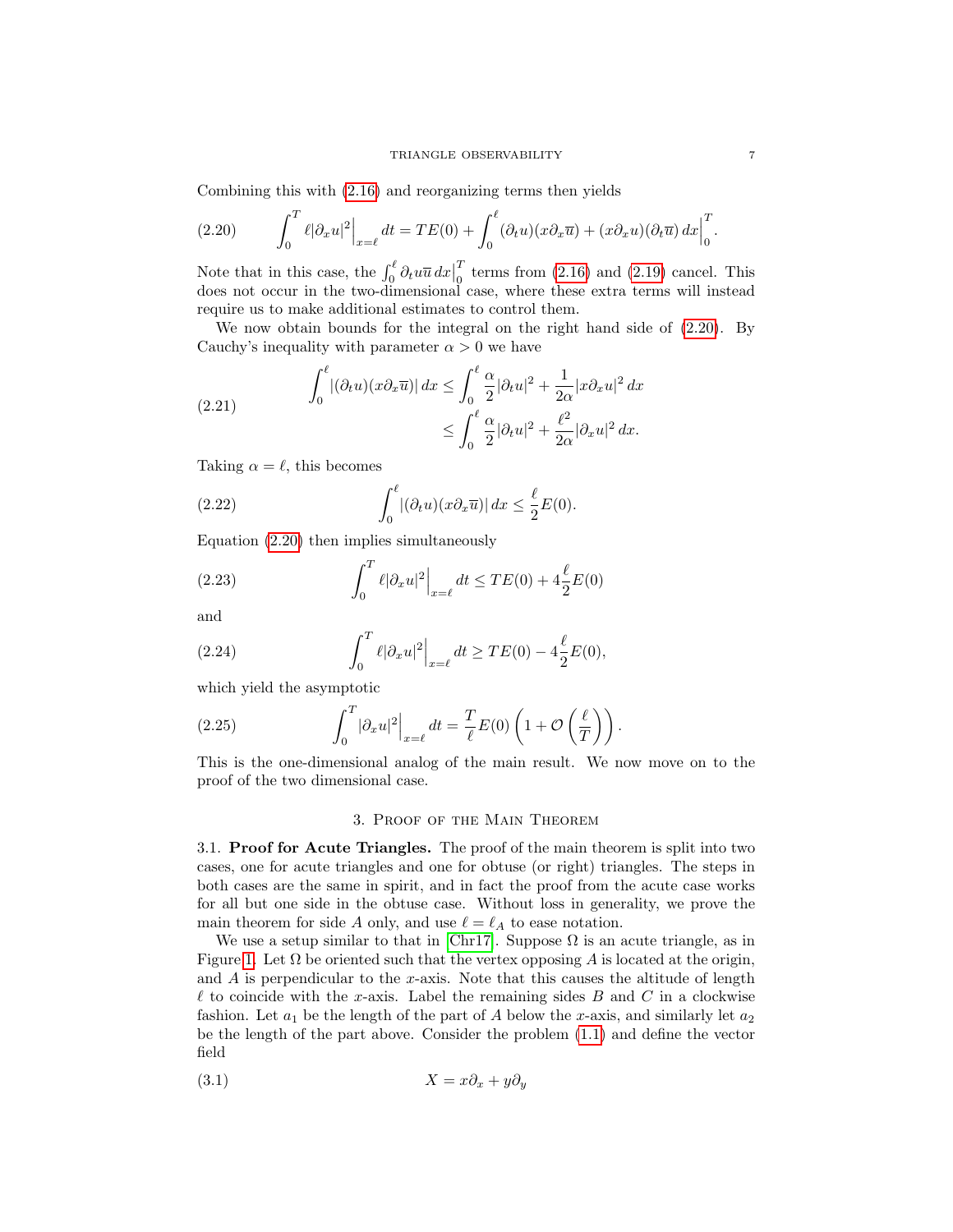

<span id="page-7-0"></span>FIGURE 1. Setup for acute triangles.

on Ω. We have the commutator

<span id="page-7-2"></span>(3.2)  
\n
$$
[\partial_t^2 - \Delta, X] = (\partial_t^2 - \Delta)X - X(\partial_t^2 - \Delta)
$$
\n
$$
= -\Delta x \partial_x - \Delta y \partial_y + X \Delta
$$
\n
$$
= -2\partial_x^2 - x \partial_x \Delta - 2\partial_y^2 - y \partial_y \Delta + X \Delta
$$
\n
$$
= -2\Delta.
$$

From this and the fact that  $u$  satisfies the wave equation, by integration by parts we have

<span id="page-7-1"></span>(3.3)  
\n
$$
\int_0^T \int_{\Omega} [\partial_t^2 - \Delta, X] u \overline{u} \, dV \, dt = \int_0^T \int_{\Omega} (-2\Delta u) \overline{u} \, dV \, dt
$$
\n
$$
= \int_0^T \int_{\Omega} (-\Delta u - \partial_t^2 u) \overline{u} \, dV \, dt
$$
\n
$$
= \int_0^T \int_{\Omega} |\nabla u|^2 + |\partial_t u|^2 \, dV \, dt + \int_{\Omega} -\partial_t u \overline{u} \, dV \Big|_0^T
$$
\n
$$
= TE(0) + \int_{\Omega} -\partial_t u \overline{u} \, dV \Big|_0^T,
$$

mirroring what was obtained in the one-dimensional case. Also, by evaluating the commutator explicitly and integrating by parts, we obtain

(3.4)  
\n
$$
\int_0^T \int_{\Omega} [\partial_t^2 - \Delta, X] u \overline{u} dV dt = \int_0^T \int_{\Omega} (\partial_t^2 - \Delta) X u \overline{u} - X (\partial_t^2 - \Delta) u \overline{u} dV dt
$$
\n
$$
= \int_0^T \int_{\Omega} \partial_t^2 X u \overline{u} - \Delta X u \overline{u} dV dt
$$
\n
$$
= \int_0^T \int_{\Omega} -(\partial_t X u)(\partial_t \overline{u}) + (\nabla X u) \cdot (\nabla \overline{u}) dV dt
$$
\n
$$
+ \int_{\Omega} (\partial_t X u) \overline{u} dV \Big|_0^T - \int_0^T \int_{\partial \Omega} (\partial_\nu X u) \overline{u} dS dt.
$$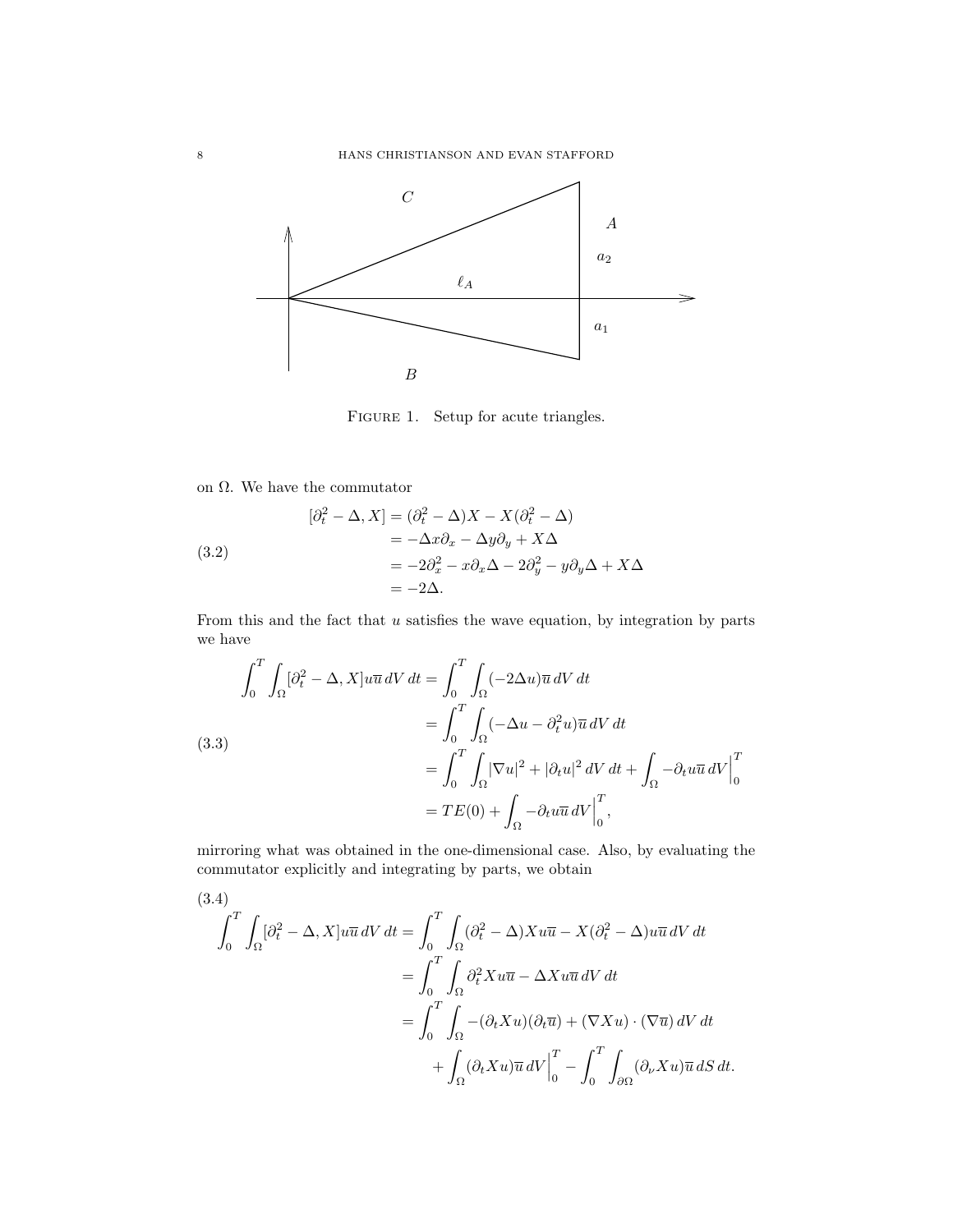The third term vanishes since  $\overline{u}|_{\partial\Omega} = 0$ . Integrating by parts again in the first term then gives

(3.5)  
\n
$$
\int_0^T \int_{\Omega} [\partial_t^2 - \Delta, X] u \overline{u} \, dV \, dt = \int_0^T \int_{\Omega} (Xu)(\partial_t^2 \overline{u}) - (Xu)(\Delta \overline{u}) \, dV \, dt
$$
\n
$$
+ \int_{\Omega} (\partial_t Xu) \overline{u} - (Xu)(\partial_t \overline{u}) \, dV \Big|_0^T
$$
\n
$$
+ \int_0^T \int_{\partial \Omega} (Xu)(\partial_\nu \overline{u}) \, dS \, dt.
$$

Since  $\bar{u}$  also satisfies the wave equation, the first term on the right disappears. Using the fact that  $Xu = -2u + \partial_x(xu) + \partial_y(yu)$  and integrating by parts in the second term (the boundary term vanishes by the boundary conditions) then yields

(3.6) 
$$
\int_0^T \int_{\Omega} [\partial_t^2 - \Delta, X] u \overline{u} dV dt = \int_{\Omega} -2 \partial_t u \overline{u} - (\partial_t u)(X \overline{u}) - (X u)(\partial_t \overline{u}) dV \Big|_0^T + \int_0^T \int_{\partial \Omega} (X u)(\partial_\nu \overline{u}) dS dt.
$$

Note that this is slightly different from what was obtained in the one-dimensional case due to the factor of 2 in the first term on the right hand side. Combining this with [\(3.3\)](#page-7-1) and reorganizing terms gives

<span id="page-8-1"></span>
$$
(3.7)\ \ \int_0^T \int_{\partial\Omega} (Xu)(\partial_\nu \overline{u})\,dS\,dt = TE(0) + \int_\Omega \partial_t u \overline{u} + (\partial_t u)(X\overline{u}) + (Xu)(\partial_t \overline{u})\,dV\Big|_0^T,
$$

and we see that there is a new term on the right which we must also account for.

First, we can obtain bounds in terms of the energy  $E(0)$  for the latter terms on the right hand side in a similar fashion to the one-dimensional case. Note that |x| and |y| are bounded by  $L(L = \text{length of longest side as in the introduction})$ on  $\Omega$  due to our choice of orientation for the triangle. An application of Cauchy's inequality with parameter  $\alpha > 0$  and the triangle inequality then implies

(3.8)  

$$
\int_{\Omega} |(\partial_t u) X \overline{u}| \ dV \le \int_{\Omega} \frac{\alpha}{2} |\partial_t u|^2 + \frac{1}{2\alpha} |Xu|^2 \ dV
$$

$$
\le \int_{\Omega} \frac{\alpha}{2} |\partial_t u|^2 + \frac{L^2}{2\alpha} (|\partial_x u| + |\partial_y u|)^2 \ dV
$$

$$
= \int_{\Omega} \frac{\alpha}{2} |\partial_t u|^2 + \frac{L^2}{2\alpha} |\nabla u|^2 + \frac{L^2}{\alpha} |\partial_x u| |\partial_y u| \ dV
$$

Applying Cauchy's inequality again then implies

<span id="page-8-0"></span>(3.9) 
$$
\int_{\Omega} |(\partial_t u)(X\overline{u})| dV \le \int_{\Omega} \frac{\alpha}{2} |\partial_t u|^2 + \frac{L^2}{2\alpha} |\nabla u|^2 + \frac{L^2}{2\alpha} |\nabla u|^2 dV
$$

$$
\le \frac{L}{\sqrt{2}} E(0)
$$

where  $\alpha = L$ √ 2 is chosen.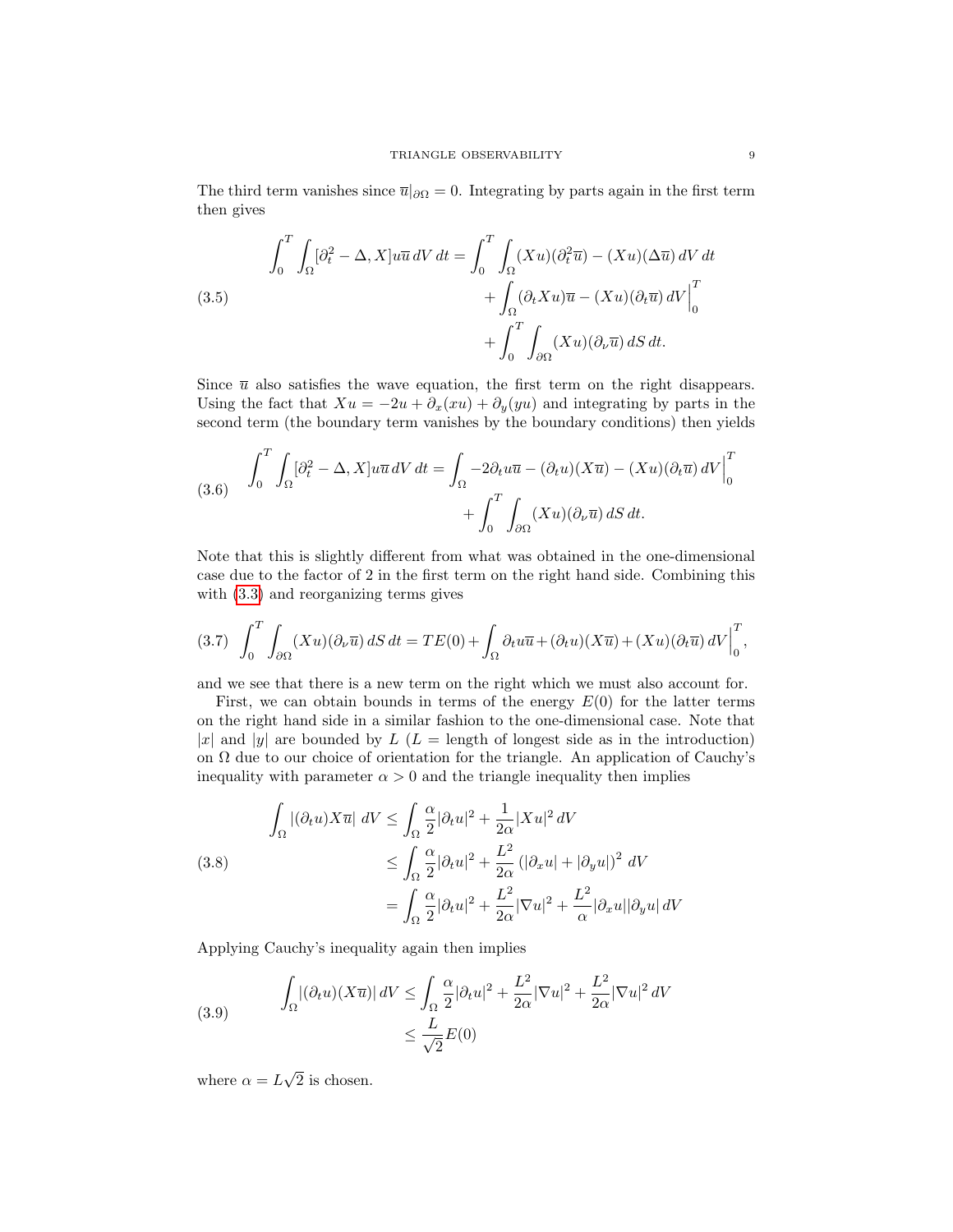For the new term, note that by Cauchy's inequality with parameter  $\beta > 0$ ,

<span id="page-9-0"></span>(3.10) 
$$
\left| \int_{\Omega} \partial_t u \overline{u} \, dV \right| \leq \|\partial_t u\|_{L^2(\Omega)} \|u\|_{L^2(\Omega)}
$$

$$
\leq \frac{\beta}{2} \|\partial_t u\|_{L^2(\Omega)}^2 + \frac{1}{2\beta} \|u\|_{L^2(\Omega)}^2.
$$

We now establish a Poincaré-type inequality. We present a full proof here since it is very simple in the case of a triangle.

**Lemma 1.** Let  $u \in H_0^1(\Omega) \cap H^s(\Omega)$  for every s. Then the following holds:

<span id="page-9-1"></span>(3.11) 
$$
||u||_{L^{2}(\Omega)} \leq L\sqrt{e-1} ||\partial_{x}u||_{L^{2}(\Omega)}.
$$

We observe that the right hand side involves only the  $x$  derivative of  $u$ . This allows us to bound the right hand side of [\(3.10\)](#page-9-0) using the energy after an appropriate choice of  $\beta$ . Such inequalities have been widely studied as described in [\[KN15\]](#page-16-8), which notes results such as Poincaré [\[Poi90\]](#page-16-9) and Steklov [\[Ste97\]](#page-16-10). We note that if we happen to know the first Dirichlet eigenvalue  $\lambda_1^2$  for [\(2.1\)](#page-2-0), we readily have the inequality  $||u||_{L^2(\Omega)} \leq \lambda_1^{-2} ||\nabla u||_{L^2(\Omega)}$  by Rayleigh's formula. Furthermore, for convex domains a result of Protter [\[Pro81\]](#page-16-11) demonstrates a lower bound on  $\lambda_1^2$  in terms of the diameter of  $\Omega$  and the radius of the largest disk contained in  $\Omega$ , so we could then obtain  $(3.11)$  with a constant that depends only on  $\Omega$ , however it would involve both spatial derivatives. Here, we will derive the constant explicitly and see that it depends on L.

*Proof.* Fix  $t_0 \geq 0$  and define

<span id="page-9-2"></span>(3.12) 
$$
F(x) = \int_{-\frac{a_1}{\ell}x}^{\frac{a_2}{\ell}x} |u(t_0, x, y)|^2 dy,
$$

noting that

(3.13) 
$$
\int_0^{\ell} F(x) dx = ||u||^2_{L^2(\Omega)}.
$$

Then by Cauchy's inequality with parameter  $\gamma > 0$  and the fact that  $u(t_0, x, y)|_{\partial \Omega} =$ 0,

$$
F'(x) = \frac{a_2}{\ell} \left| u\left(t_0, x, \frac{a_2}{\ell}x\right) \right|^2 + \frac{a_1}{\ell} \left| u\left(t_0, x, -\frac{a_1}{\ell}x\right) \right|^2 + 2 \operatorname{Re} \int_{-\frac{a_1}{\ell}x}^{\frac{a_2}{\ell}x} u \partial_x \overline{u} \, dy
$$
\n
$$
\leq \gamma \int_{-\frac{a_1}{\ell}x}^{\frac{a_2}{\ell}x} |u|^2 \, dy + \frac{1}{\gamma} \int_{-\frac{a_1}{\ell}x}^{\frac{a_2}{\ell}x} |\partial_x u|^2 \, dy
$$
\n
$$
= \gamma F(x) + \frac{1}{\gamma} G(x)
$$

where

(3.15) 
$$
G(x) = \int_{-\frac{a_1}{\ell}x}^{\frac{a_2}{\ell}x} |\partial_x u(t_0, x, y)|^2 dy.
$$

Then we have

(3.16) 
$$
F'(x)e^{-\gamma x} - \gamma F(x)e^{-\gamma x} \le \frac{1}{\gamma}e^{-\gamma x}G(x)
$$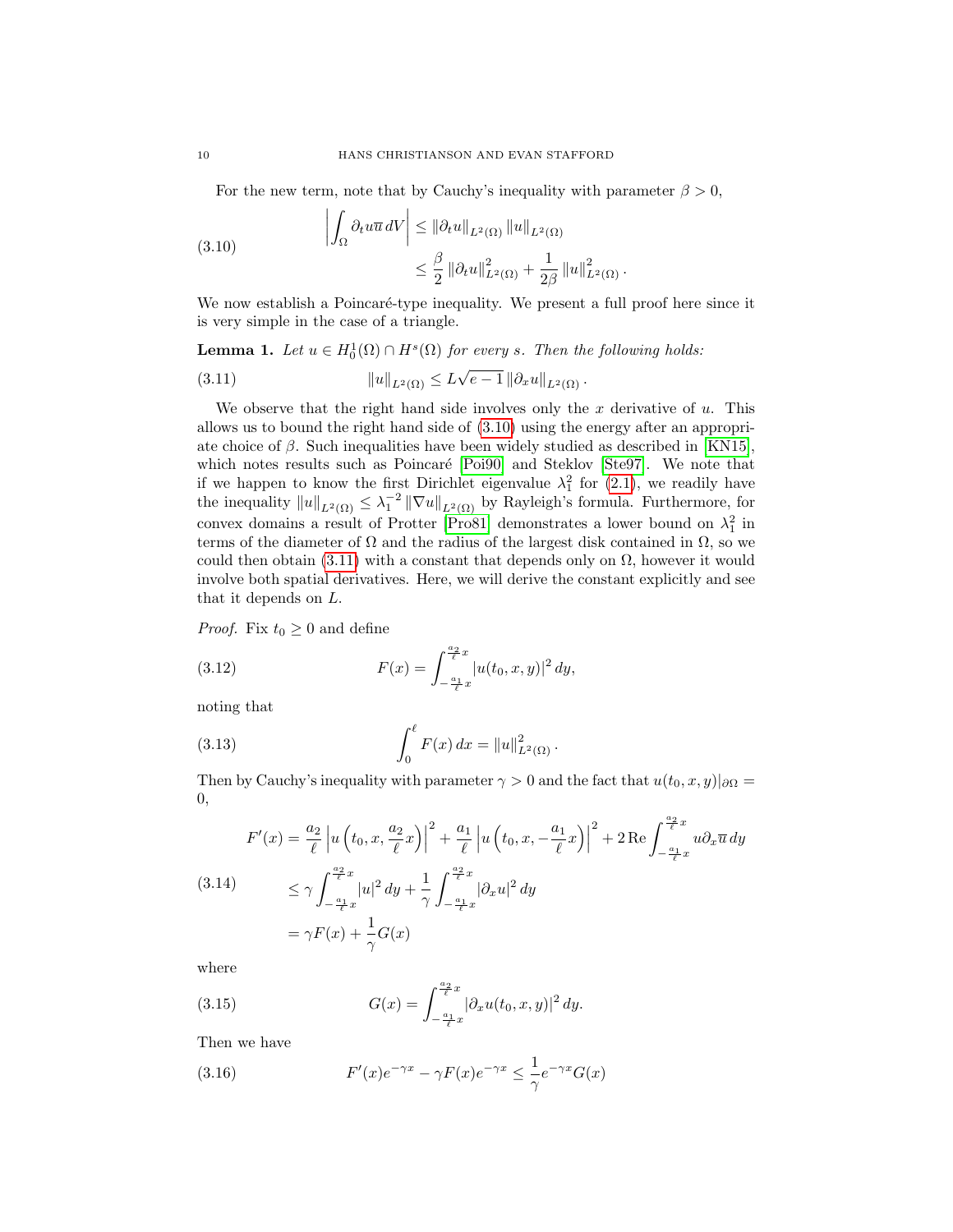and in particular,

(3.17) 
$$
(F(x)e^{-\gamma x})' \leq \frac{e^{-\gamma x}}{\gamma}G(x).
$$

By an argument following a proof of Gronwall's inequality, we see that

(3.18)  
\n
$$
F(x) \le e^{\gamma x} \left( F(0) + \int_0^x \frac{e^{-\gamma s}}{\gamma} G(s) ds \right)
$$
\n
$$
= \frac{e^{\gamma x}}{\gamma} \int_0^x e^{-\gamma s} G(s) ds
$$
\n
$$
\le \frac{e^{\gamma x}}{\gamma} \int_0^\ell \int_{-\frac{a_1}{\ell}s}^{\frac{a_2}{\ell}s} |\partial_x u|^2 dy ds
$$
\n
$$
= \frac{e^{\gamma x}}{\gamma} ||\partial_x u||_{L^2(\Omega)}^2
$$

and we then obtain

(3.19) 
$$
||u||_{L^{2}(\Omega)}^{2} = \int_{0}^{\ell} F(x) dx
$$

$$
\leq \frac{1}{\gamma^{2}} (e^{\gamma \ell} - 1) ||\partial_{x} u||_{L^{2}(\Omega)}^{2}.
$$

Choosing  $\gamma = \frac{1}{\ell}$  then yields

$$
(3.20) \t\t ||u||_{L^{2}(\Omega)}^{2} \leq \ell^{2} (e-1) ||\partial_{x} u||_{L^{2}(\Omega)}^{2} \leq L^{2} (e-1) ||\partial_{x} u||_{L^{2}(\Omega)}^{2}
$$

since L is the length of the longest side. This proves the lemma. This choice of  $\gamma$ is probably not optimal, but it is sufficient for our purposes.  $\Box$ 

Combining this with [\(3.10\)](#page-9-0), we then have

$$
\left| \int_{\Omega} \partial_t u \overline{u} \, dV \right| \leq \frac{\beta}{2} \left\| \partial_t u \right\|_{L^2(\Omega)}^2 + \frac{1}{2\beta} \left\| u \right\|_{L^2(\Omega)}^2
$$
\n
$$
\leq \frac{\beta}{2} \left\| \partial_t u \right\|_{L^2(\Omega)}^2 + \frac{L^2}{2\beta} \left( e - 1 \right) \left\| \partial_x u \right\|_{L^2(\Omega)}^2
$$
\n
$$
\leq \frac{\beta}{2} \left\| \partial_t u \right\|_{L^2(\Omega)}^2 + \frac{L^2}{2\beta} \left( e - 1 \right) \left\| \nabla u \right\|_{L^2(\Omega)}^2
$$

which gives

(3.22) 
$$
\left| \int_{\Omega} \partial_t u \overline{u} \, dV \right| \leq \frac{1}{2} L \sqrt{e - 1} E(0)
$$

after choosing  $\beta = L\sqrt{e-1}$ .

<span id="page-10-0"></span>With [\(3.9\)](#page-8-0) and [\(3.22\)](#page-10-0) in hand, we then obtain from [\(3.7\)](#page-8-1) simultaneously

$$
(3.23) \quad \left| \int_0^T \int_{\partial \Omega} (Xu)(\partial_\nu \overline{u}) \, dS \, dt \right| \le TE(0) + 2\left(2\frac{L}{\sqrt{2}}E(0) + \frac{1}{2}L\sqrt{e-1}E(0)\right)
$$

and

$$
(3.24) \quad \left| \int_0^T \int_{\partial \Omega} (Xu)(\partial_\nu \overline{u}) \, dS \, dt \right| \geq TE(0) - 2\left(2\frac{L}{\sqrt{2}}E(0) + \frac{1}{2}L\sqrt{e-1}E(0)\right),
$$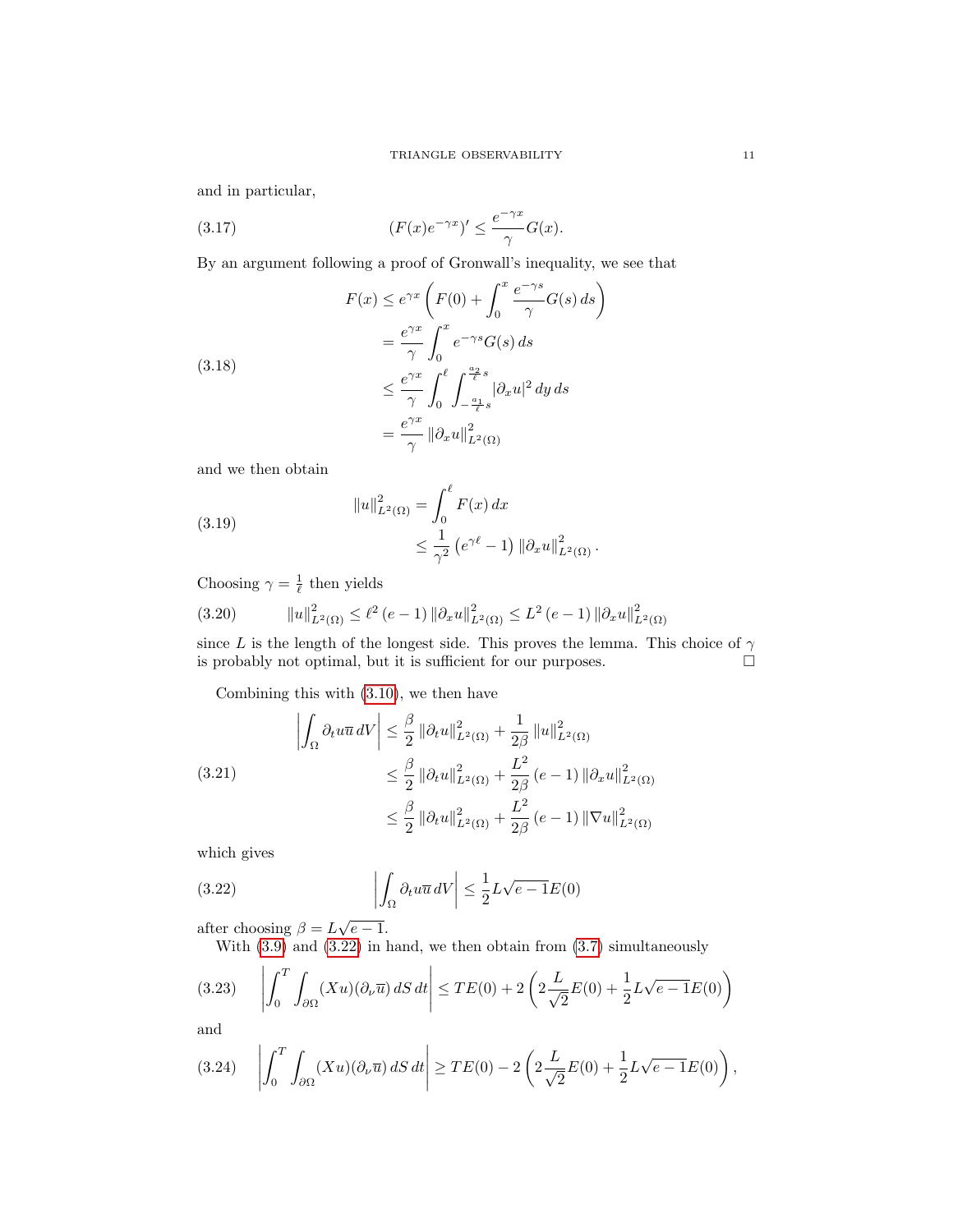which we express together as the asymptotic

<span id="page-11-3"></span>(3.25) 
$$
\left| \int_0^T \int_{\partial \Omega} (Xu)(\partial_\nu \overline{u}) \, dS \, dt \right| = TE(0) \left( 1 + \mathcal{O} \left( \frac{L}{T} \right) \right).
$$

In the same fashion as in [\[Chr17\]](#page-16-0), we now get the Neumann data on side A from the term on the left hand side. Since  $u|_{\partial\Omega} = 0$ , the tangential derivative of u along each side vanishes. On A, this implies  $\partial_y u = 0$ . Since also  $x = \ell$  and  $\partial_\nu u = \partial_x u$ here, we have  $Xu = \ell \partial_{\nu} u$ , so

(3.26) 
$$
\int_0^T \int_A (Xu)(\partial_\nu \overline{u}) dS dt = \int_0^T \int_A \ell(\partial_\nu u)(\partial_\nu \overline{u}) dS dt
$$

$$
= \int_0^T \int_A \ell |\partial_\nu u|^2 dS dt.
$$

On side B, we have  $y = -\frac{a_1}{\ell}x$ , and the unit tangent vector is  $\tau = \left(\frac{\ell}{b}, -\frac{a_1}{b}\right)$ . Since the tangential derivative vanishes, we have

<span id="page-11-0"></span>(3.27) 
$$
\tau \cdot \nabla u = \frac{\ell}{b} \partial_x u - \frac{a_1}{b} \partial_y u = 0.
$$

The unit normal vector on B is  $\nu = \left(-\frac{a_1}{b}, -\frac{\ell}{b}\right)$ . Using this and [\(3.27\)](#page-11-0), we obtain

(3.28)  
\n
$$
(Xu)(\partial_{\nu}\overline{u}) = \left(x\partial_x u - \frac{a_1}{\ell}x\partial_y u\right) \left(-\frac{a_1}{b}\partial_x\overline{u} - \frac{\ell}{b}\partial_y\overline{u}\right)
$$
\n
$$
= x\left(-\frac{a_1}{b}\partial_x u\partial_x\overline{u} + \frac{a_1^2}{b\ell}\partial_y u\partial_x\overline{u} - \frac{\ell}{b}\partial_x u\partial_y\overline{u} + \frac{a_1}{b}\partial_y u\partial_y\overline{u}\right)
$$
\n
$$
= -x\frac{a_1}{\ell}\partial_x\overline{u}\left(\frac{\ell}{b}\partial_x u - \frac{a_1}{b}\partial_y u\right) - x\partial_y\overline{u}\left(\frac{\ell}{b}\partial_x u - \frac{a_1}{b}\partial_y u\right)
$$
\n
$$
= 0,
$$

and consequently

<span id="page-11-2"></span>(3.29) 
$$
\int_0^T \int_B (Xu)(\partial_\nu \overline{u}) dS dt = 0.
$$

In a similar fashion, on side C we have  $y = \frac{a_2}{c}x$ , and the unit tangent vector is  $\tau = \left(\frac{\ell}{c}, \frac{a_2}{c}\right)$ . Since the tangential derivative vanishes, we have

<span id="page-11-1"></span>(3.30) 
$$
\tau \cdot \nabla u = -\frac{\ell}{c} \partial_x u + \frac{a_2}{c} \partial_y u = 0.
$$

The unit normal vector on C is  $\nu = \left(-\frac{a_2}{c}, \frac{\ell}{c}\right)$ . Using this and [\(3.30\)](#page-11-1), we obtain

(3.31)  
\n
$$
(Xu)(\partial_{\nu}\overline{u}) = \left(x\partial_x u + \frac{a_2}{\ell}x\partial_y u\right) \left(-\frac{a_2}{c}\partial_x\overline{u} + \frac{\ell}{c}\partial_y\overline{u}\right)
$$
\n
$$
= x\left(-\frac{a_2}{c}\partial_x u \partial_x\overline{u} - \frac{a_2^2}{c\ell}\partial_y u \partial_x\overline{u} + \frac{\ell}{c}\partial_x u \partial_y\overline{u} + \frac{a_2}{c}\partial_y u \partial_y\overline{u}\right)
$$
\n
$$
= -x\frac{a_2}{\ell}\partial_x\overline{u}\left(\frac{\ell}{c}\partial_x u + \frac{a_2}{c}\partial_y u\right) + x\partial_y\overline{u}\left(\frac{\ell}{c}\partial_x u + \frac{a_2}{c}\partial_y u\right)
$$
\n
$$
= 0,
$$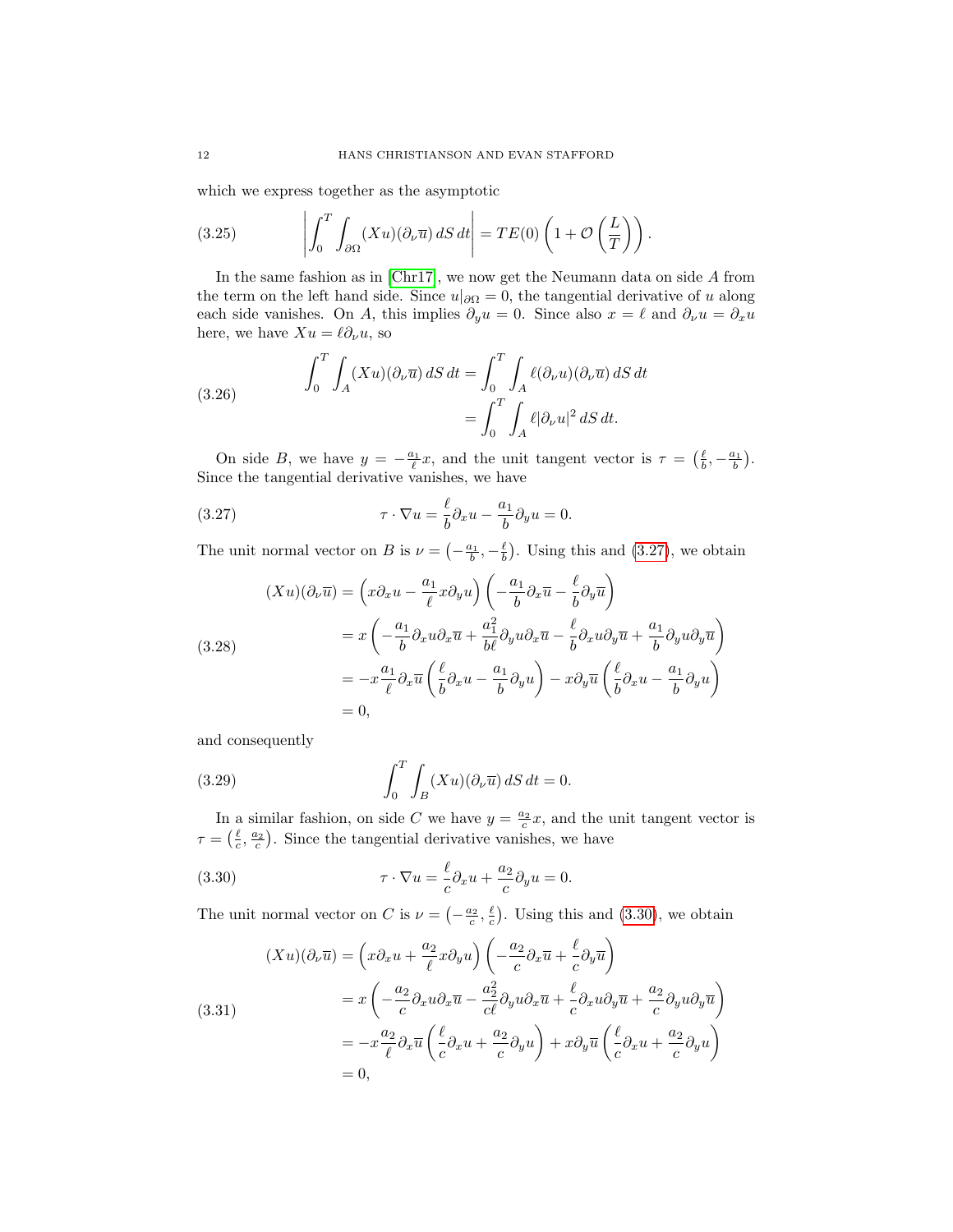

<span id="page-12-1"></span><span id="page-12-0"></span>FIGURE 2. Setup for obtuse (and right) triangles

and consequently

(3.32) 
$$
\int_0^T \int_C (Xu)(\partial_\nu \overline{u}) dS dt = 0.
$$

Thus, from  $(3.29)$  and  $(3.32)$  we have

(3.33) 
$$
\int_0^T \int_{\partial \Omega} (Xu)(\partial_\nu \overline{u}) dS dt = \int_0^T \int_A \ell |\partial_\nu u|^2 dS dt
$$

and [\(3.25\)](#page-11-3) becomes

(3.34) 
$$
\int_0^T \int_A \ell |\partial_\nu u|^2 \, dS \, dt = TE(0) \left( 1 + \mathcal{O}\left(\frac{L}{T}\right) \right),
$$

implying

(3.35) 
$$
\int_0^T \int_A |\partial_\nu u|^2 \, dS \, dt = \frac{T}{\ell} E(0) \left( 1 + \mathcal{O}\left(\frac{L}{T}\right) \right)
$$

which is the desired result.

3.2. Proof for Obtuse (or Right) Triangles. The case for an obtuse triangle plays out very similarly. Let  $\Omega$  now be an obtuse (or right) triangular region in  $\mathbb{R}^2$ , as in Figure [2.](#page-12-0) Before we begin, let us observe that the proof in the acute case actually applies as long as  $a_1 \geq 0$  in Figure [1.](#page-7-0) That means that in Figure [2](#page-12-0) we only need to prove the theorem for the side  $A$  as the proof for sides  $B$  and  $C$  follow from the acute case.

Using the same vector field  $X$  defined in  $(3.1)$ , we have the same commutator  $[\partial_t^2 - \Delta, X] = -2\Delta$  as in [\(3.2\)](#page-7-2). The change in domain does not affect any of the steps leading up to equation [\(3.7\)](#page-8-1), so it still holds in this case:

$$
(3.36)\quad \int_0^T \int_{\partial\Omega} (Xu)(\partial_\nu \overline{u}) \, dS \, dt = TE(0) + \int_{\Omega} \partial_t u \overline{u} + (\partial_t u)(X\overline{u}) + (Xu)(\partial_t \overline{u}) \, dV \Big|_0^T.
$$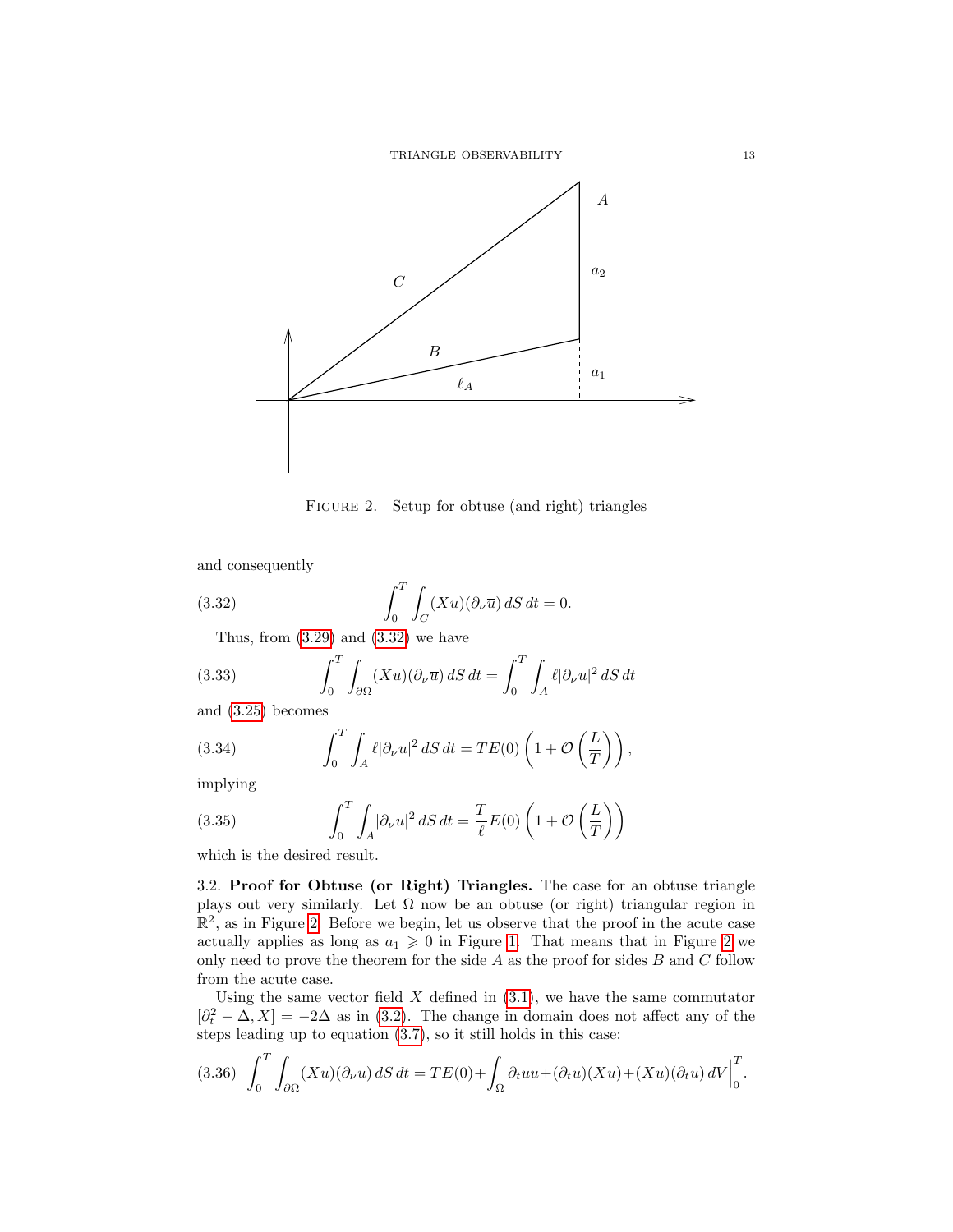<span id="page-13-0"></span>We can obtain the same bounds as in [\(3.9\)](#page-8-0) for the last two terms, so

(3.37) 
$$
\int_{\Omega} |(\partial_t u)(X\overline{u})| dV \leq \frac{L}{\sqrt{2}} E(0)
$$

holds here as well. We can also get the same bound on the first term – the argument just requires a few sign changes. In this case, the function  $F$  in  $(3.12)$  must now be defined as

(3.38) 
$$
F(x) = \int_{\frac{a_1}{\ell}x}^{\frac{a_2}{\ell}x} |u(t_0, x, y)|^2 dy,
$$

and we compute

(3.39)  
\n
$$
F'(x) = \frac{a_2}{\ell} \left| u \left( t_0, x, \frac{a_2}{\ell} x \right) \right|^2 - \frac{a_1}{\ell} \left| u \left( t_0, x, \frac{a_1}{\ell} x \right) \right|^2 + 2 \operatorname{Re} \int_{\frac{a_1}{\ell} x}^{\frac{a_2}{\ell} x} u \partial_x u \, dy
$$
\n
$$
\leq \gamma \int_{\frac{a_1}{\ell} x}^{\frac{a_2}{\ell} x} |u|^2 \, dy + \frac{1}{\gamma} \int_{\frac{a_1}{\ell} x}^{\frac{a_2}{\ell} x} |\partial_x u|^2 \, dy
$$
\n
$$
= \gamma F(x) + \frac{1}{\gamma} G(x)
$$

where the function  $G$  is now

(3.40) 
$$
G(x) = \int_{\frac{a_1}{\ell}x}^{\frac{a_2}{\ell}x} |\partial_x u|^2 dy.
$$

From this point the same sequence of steps applies, and we obtain

(3.41) 
$$
\left| \int_{\Omega} \partial_t u \overline{u} \, dV \right| \leq \frac{1}{2} L \sqrt{e - 1} E(0)
$$

as in  $(3.22)$ . This and  $(3.37)$  imply

<span id="page-13-2"></span>(3.42) 
$$
\left| \int_0^T \int_{\partial \Omega} (Xu)(\partial_\nu \overline{u}) \, dS \, dt \right| = TE(0) \left( 1 + \mathcal{O} \left( \frac{L}{T} \right) \right)
$$

mirroring  $(3.25)$ .

Finally, we obtain the Neumann data from the term on the left hand side of [\(3.7\)](#page-8-1) via similar steps. On A, we again have  $\partial_y u = 0$ ,  $x = \ell$ , and  $\partial_\nu u = \partial_x u$ , so  $Xu = \ell \partial_\nu u$  and

(3.43) 
$$
\int_0^T \int_A (Xu)(\partial_\nu \overline{u}) dS dt = \int_0^T \int_A \ell(\partial_\nu u)(\partial_\nu \overline{u}) dS dt
$$

$$
= \int_0^T \int_A \ell |\partial_\nu u|^2 dS dt.
$$

On side B, we have  $y = \frac{a_1}{\ell}x$ , and the unit tangent vector is  $\tau = \left(\frac{\ell}{b}, \frac{a_1}{b}\right)$ . Since the tangential derivative vanishes, we have

<span id="page-13-1"></span>(3.44) 
$$
\tau \cdot \nabla u = \frac{\ell}{b} \partial_x u + \frac{a_1}{b} \partial_y u = 0.
$$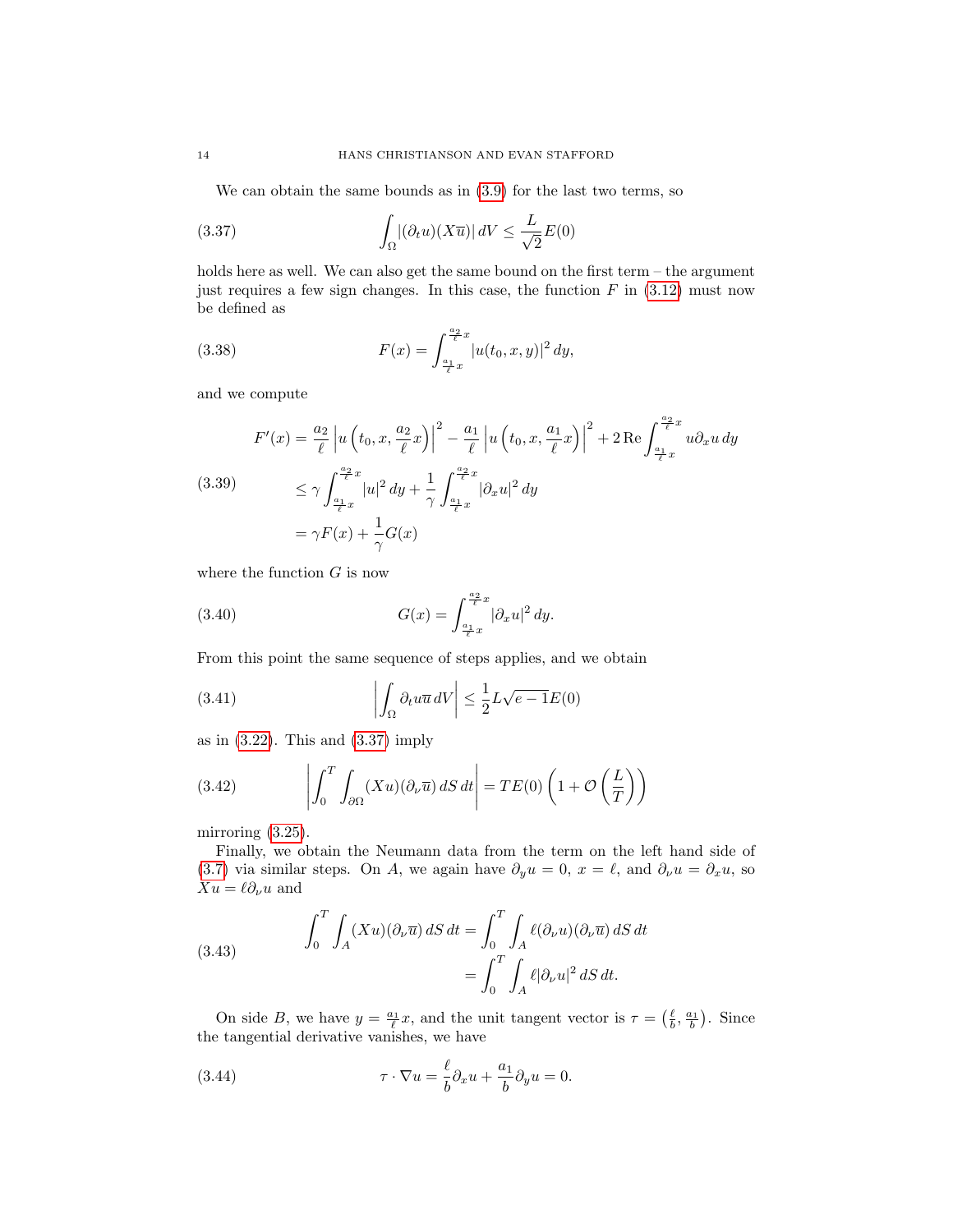The unit normal vector on B is  $\nu = \left(\frac{a_1}{b}, -\frac{\ell}{b}\right)$ . Using this and [\(3.44\)](#page-13-1), we obtain

(3.45)  
\n
$$
(Xu)(\partial_{\nu}\overline{u}) = \left(x\partial_{x}u + \frac{a_{1}}{\ell}x\partial_{y}u\right)\left(\frac{a_{1}}{b}\partial_{x}\overline{u} - \frac{\ell}{b}\partial_{y}\overline{u}\right)
$$
\n
$$
= x\left(\frac{a_{1}}{b}\partial_{x}u\partial_{x}\overline{u} + \frac{a_{1}^{2}}{b\ell}\partial_{y}u\partial_{x}\overline{u} - \frac{\ell}{b}\partial_{x}u\partial_{y}\overline{u} - \frac{a_{1}}{b}\partial_{y}u\partial_{y}\overline{u}\right)
$$
\n
$$
= x\frac{a_{1}}{\ell}\partial_{x}\overline{u}\left(\frac{\ell}{b}\partial_{x}u + \frac{a_{1}}{b}\partial_{y}u\right) - x\partial_{y}\overline{u}\left(\frac{\ell}{b}\partial_{x}u + \frac{a_{1}}{b}\partial_{y}u\right)
$$
\n
$$
= 0,
$$

and consequently

<span id="page-14-1"></span>(3.46) 
$$
\int_0^T \int_B (Xu)(\partial_\nu \overline{u}) dS dt = 0.
$$

In a similar fashion, on side C we have  $y = \frac{a_1 + a_2}{c}x$ , and the unit tangent vector is  $\tau = \left(\frac{\ell}{c}, \frac{a_1 + a_2}{c}\right)$ . Since the tangential derivative vanishes, we have

<span id="page-14-0"></span>(3.47) 
$$
\tau \cdot \nabla u = -\frac{\ell}{c} \partial_x u + \frac{a_1 + a_2}{c} \partial_y u = 0.
$$

The unit normal vector on C is  $\nu = \left(-\frac{a_1+a_2}{c}, \frac{\ell}{c}\right)$ . Using this and [\(3.47\)](#page-14-0), we obtain (3.48)

$$
(Xu)(\partial_{\nu}\overline{u})
$$
  
=  $\left(x\partial_x u + \frac{a_1 + a_2}{\ell}x\partial_y u\right)\left(-\frac{a_1 + a_2}{\ell}\partial_x\overline{u} + \frac{\ell}{c}\partial_y\overline{u}\right)$   
=  $x\left(-\frac{a_1 + a_2}{\ell}\partial_x u \partial_x\overline{u} - \frac{(a_1 + a_2)^2}{\ell\ell}\partial_y u \partial_x\overline{u} + \frac{\ell}{c}\partial_x u \partial_y\overline{u} + \frac{a_1 + a_2}{\ell}\partial_y u \partial_y\overline{u}\right)$   
=  $-x\frac{a_1 + a_2}{\ell}\partial_x\overline{u}\left(\frac{\ell}{c}\partial_x u + \frac{a_1 + a_2}{c}\partial_y u\right) + x\partial_y\overline{u}\left(\frac{\ell}{c}\partial_x u + \frac{a_1 + a_2}{c}\partial_y u\right)$   
= 0,

and consequently

(3.49) 
$$
\int_0^T \int_C (Xu)(\partial_\nu \overline{u}) dS dt = 0.
$$

<span id="page-14-2"></span>Thus, from  $(3.46)$  and  $(3.49)$  we have

(3.50) 
$$
\int_0^T \int_{\partial \Omega} (Xu)(\partial_\nu \overline{u}) dS dt = \int_0^T \int_A \ell |\partial_\nu u|^2 dS dt
$$

and [\(3.42\)](#page-13-2) gives

(3.51) 
$$
\int_0^T \int_A \ell |\partial_\nu u|^2 \, dS \, dt = TE(0) \left( 1 + \mathcal{O} \left( \frac{L}{T} \right) \right),
$$

implying

(3.52) 
$$
\int_0^T \int_A |\partial_\nu u|^2 \, dS \, dt = \frac{T}{\ell} E(0) \left( 1 + \mathcal{O}\left(\frac{L}{T}\right) \right)
$$

which completes the proof of Theorem [1.](#page-0-1)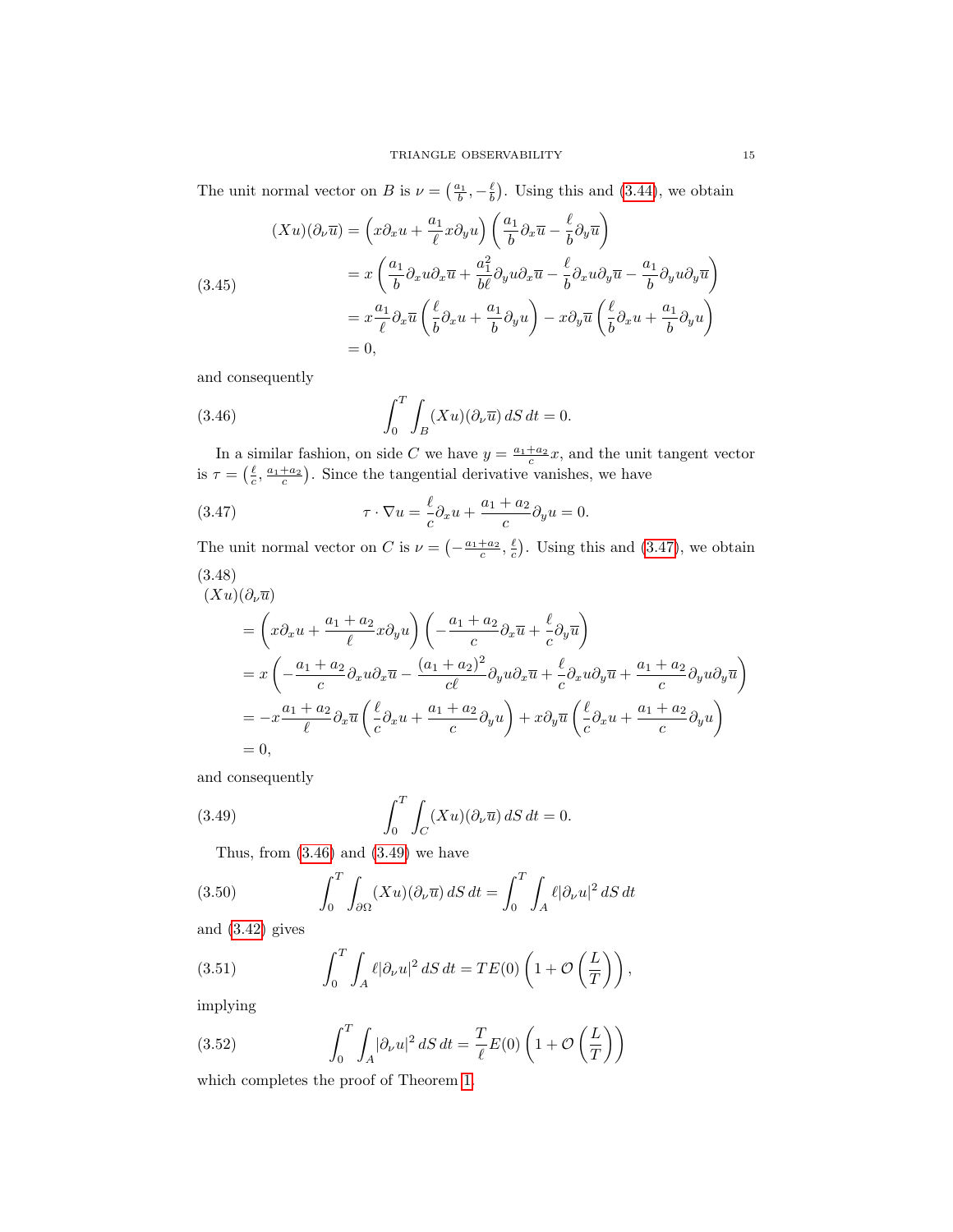# 4. Failure of the Result on Square Domains

<span id="page-15-0"></span>We again draw inspiration from [\[Chr17\]](#page-16-0) to construct an example to demonstrate that our main result fails for general polygons – in particular, for squares. Let  $\Omega = [0, 2\pi]^2$ , and consider

(4.1) 
$$
\varphi(x,y) = \frac{1}{\pi} \sin(x) \sin(ny)
$$

for some integer  $n > 0$ . Note that  $\varphi$  is a Dirichlet eigenfunction satisfying

(4.2) 
$$
\begin{cases} (-\Delta - (1+n^2))\varphi = 0\\ \varphi |_{\partial \Omega} = 0, \end{cases}
$$

which is normalized:  $\|\varphi\|_{L^2(\Omega)} = 1$ . Define now

<span id="page-15-1"></span>(4.3) 
$$
u(t,x,y) = \sin(t\sqrt{1+n^2})\varphi(x,y),
$$

which satisfies

(4.4) 
$$
\begin{cases} (\partial_t^2 - \Delta)u = 0 \\ u|_{\partial \Omega} = 0 \\ u(0, x, y) = 0, \ u_t(0, x, y) = \sqrt{1 + n^2} \varphi(x, y). \end{cases}
$$

The energy is then

(4.5)  

$$
E(0) = \int_{\Omega} |\partial_t u|^2 + |\nabla u|^2 dV
$$

$$
= \int_{\Omega} (1 + n^2)|\varphi|^2 + 0 dV
$$

$$
= 1 + n^2.
$$

Along the right edge  $\{2\pi\} \times [0, 2\pi]$ , where  $\partial_{\nu} u = \partial_x u$ , we then have

$$
\int_{0}^{T} \int_{0}^{2\pi} |\partial_{\nu} u|^{2} \Big|_{x=2\pi} dy dt
$$
\n
$$
= \int_{0}^{T} \int_{0}^{2\pi} \frac{1}{\pi^{2}} |\sin(\sqrt{1+n^{2}}t) \cos(2\pi) \sin(ny)|^{2} dy dt
$$
\n
$$
= \frac{1}{\pi^{2}} \int_{0}^{T} \int_{0}^{2\pi} \sin^{2}(\sqrt{1+n^{2}}t) \sin^{2}(ny) dy dt
$$
\n(4.6)\n
$$
= \frac{1}{4\pi^{2}} \int_{0}^{T} \int_{0}^{2\pi} (1 - \cos(2\sqrt{1+n^{2}}t)) (1 - \cos(2ny)) dy dt
$$
\n
$$
= \frac{1}{4\pi^{2}} \left( 2\pi T - \frac{2\pi}{2\sqrt{1+n^{2}}} \sin(4\pi T \sqrt{1+n^{2}}) \right)
$$
\n
$$
= \frac{T}{2\pi} - \frac{1}{4\pi\sqrt{1+n^{2}}} \sin(4\pi T \sqrt{1+n^{2}})
$$
\n
$$
= \left( \frac{T}{2\pi(1+n^{2})} - \frac{1}{4\pi(1+n^{2})^{3/2}} \sin(4\pi T \sqrt{1+n^{2}}) \right) E(0).
$$

From this, we see that the analog of Theorem [1](#page-0-1) fails to hold in this context, as an observability inequality cannot be established: there is no  $T > 0$  and a constant